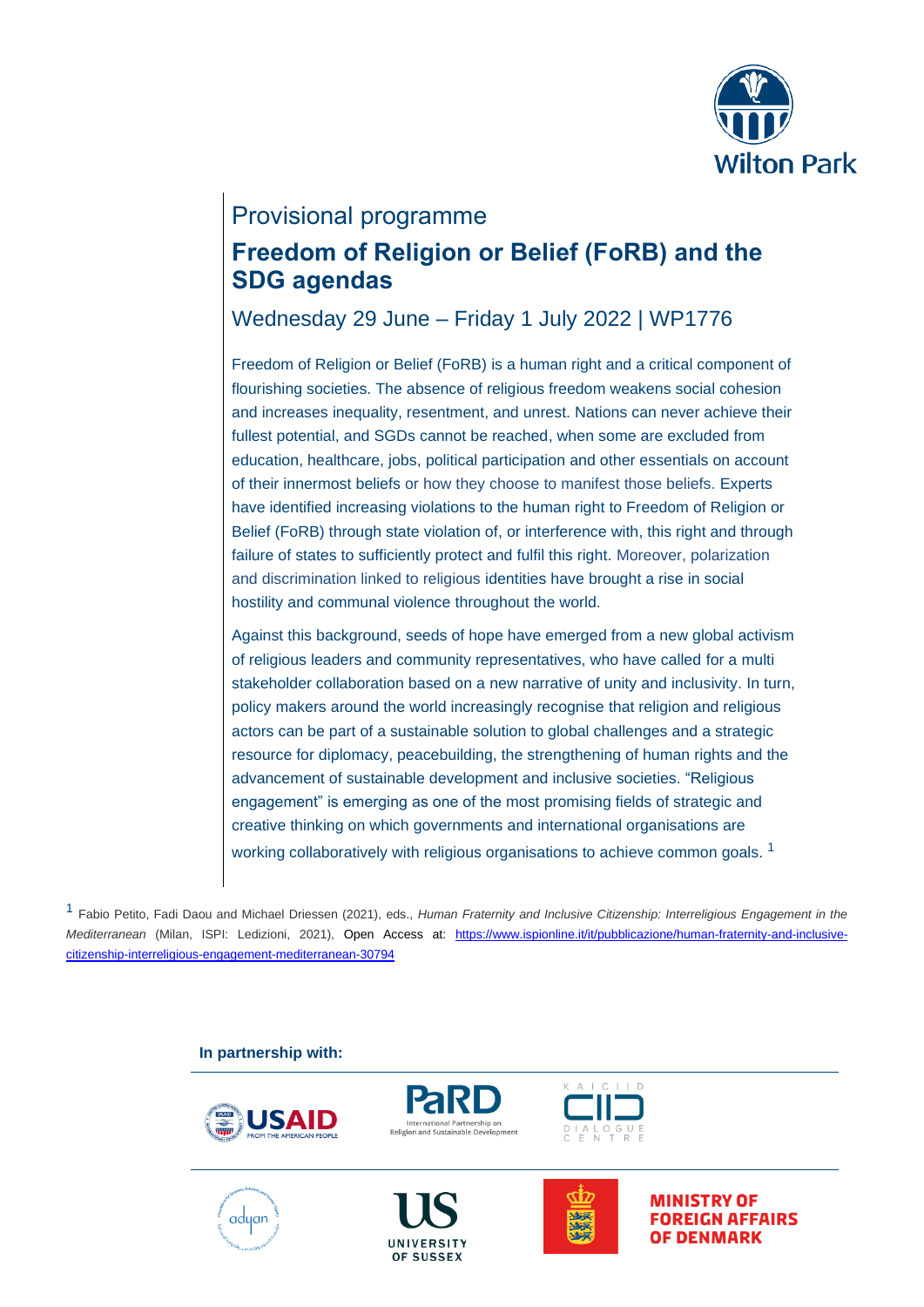One of these common goals is the delivery of the Sustainable Development Goals (SDGs), which have been put forward as a blueprint for global restoration and recovery from COVID -19. This has led to the creation of a global alliance, the International Partnership on Religion and Sustainable Development (PaRD), to harness the positive impact religion can have on sustainable development and humanitarian assistance and to promote, for example, peaceful and inclusive societies in the spirit of SDG 16 (Peace, Justice and Strong Institutions) and through partnerships with religious actors and others as outlined in SDG 17 (Partnerships for the Goals).

However, policy makers and practitioners remain unsure of how to best respond to the global decline of religious freedom and the increased recognition of the value of engaging with religious actors, particularly at the local level, and the potential of this approach as a means to foster lasting peace and contribute to the SDGs. In the context of these growing trends, it is now opportune to identify practical steps to advance FoRB as part of promoting sustainable development and achieving peaceful and inclusive societies.

This Wilton Park event will serve as an opportunity to engage religious actors and other key civil society representatives, academics, and policy makers in a focused and practical dialogue that seeks to explore and clarify the following objectives, and in turn to inform the International Ministerial Conference on Freedom of Religion or Belief hosted by the UK Government in July 2022.

#### **Goal and objectives**

- Create a space for the active engagement and the network of participants on FoRB and the SDGs
- Identify ways the protection of FoRB and religious engagement can advance the SDG agenda particularly in promoting just, peaceful and inclusive societies (SDG16)
- Examine the evidence and highlight existing trends on, and challenges to, how local (inter)religious engagement can advance FoRB for all
- Share best practices of government funded international development programming to advance FoRB
- Identify impactful opportunities for collaboration between diverse actors on the FoRB and SDGs nexus and agendas
- Explore linkages between FoRB and the SDGs in the light of the current COVID19 pandemic
- Develop an actionable set of evidence-based, development-specific recommendations for consideration during the International Ministerial Conference on Freedom of Religion or Belief.

**In partnership with USAID, the International Partnership on Religion and Sustainable Development (PaRD), the International Dialogue Centre (KAICIID), the FoRB & Foreign Policy Initiative, University of Sussex, the Adyan Foundation and the Ministry of Foreign Affairs of Denmark.**

(Speakers invited and themes proposed, \* denotes confirmed)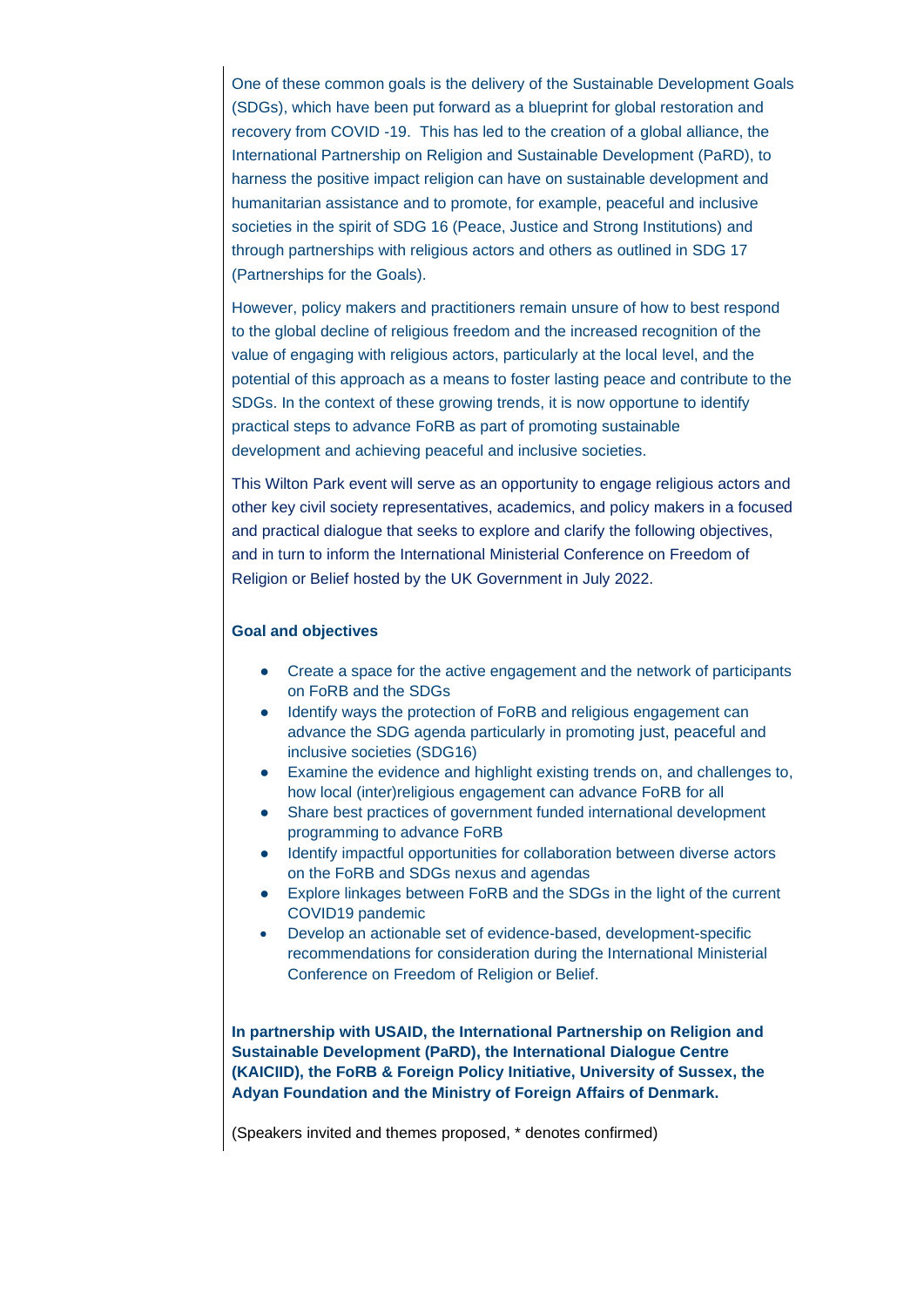## **Wednesday 29 June**

| 1430-1530 | Participants arrive and check in. Tea and coffee on arrival.                                                                                                                                                                                                                                                                                                                                                                                                                                                                                                                                                                                                                          |
|-----------|---------------------------------------------------------------------------------------------------------------------------------------------------------------------------------------------------------------------------------------------------------------------------------------------------------------------------------------------------------------------------------------------------------------------------------------------------------------------------------------------------------------------------------------------------------------------------------------------------------------------------------------------------------------------------------------|
| 1530-1545 | <b>Welcome and introduction</b>                                                                                                                                                                                                                                                                                                                                                                                                                                                                                                                                                                                                                                                       |
|           | *Alison Hilliard<br>Programme Director, Wilton Park                                                                                                                                                                                                                                                                                                                                                                                                                                                                                                                                                                                                                                   |
| 1545-1615 | <b>Key-note introduction</b>                                                                                                                                                                                                                                                                                                                                                                                                                                                                                                                                                                                                                                                          |
|           | *Fiona Bruce<br>UK Special Envoy for Freedom of Religion or Belief                                                                                                                                                                                                                                                                                                                                                                                                                                                                                                                                                                                                                    |
|           | *Mariah Mercer<br>Deputy to the Ambassador-at-Large, Office of International Religious Freedom,<br><b>US Department of State</b>                                                                                                                                                                                                                                                                                                                                                                                                                                                                                                                                                      |
| 1615-1715 | 1. FoRB for all & SDG 2030: Linkages and policy opportunities                                                                                                                                                                                                                                                                                                                                                                                                                                                                                                                                                                                                                         |
|           | What are the linkages and policy opportunities between Freedom of Religion or<br>Belief and the SDGs? What new challenges and opportunities are there for<br>reaching the goals set out by the SDG 2030 agenda and for achieving FoRB for<br>all? How central is religious engagement and partnership (SDG17) to promoting<br>peaceful and inclusive societies and FoRB? What is the contribution of religious<br>leaders and representatives and interreligious collaboration in building inclusive<br>societies? How does this impact FoRB and the promotion of religious<br>freedom? What are the added opportunities and challenges in light of the current<br>COVID-19 pandemic? |
|           | *Fabio Petito<br>Senior Lecturer in International Relations and Director of the Freedom of Religion<br>or Belief & Foreign Policy Initiative at the University of Sussex                                                                                                                                                                                                                                                                                                                                                                                                                                                                                                              |
| 1715-1745 | Tea and coffee                                                                                                                                                                                                                                                                                                                                                                                                                                                                                                                                                                                                                                                                        |
| 1745-1900 | 2. The link between FoRB and peaceful and inclusive societies:<br>religious engagement and multifaith collaboration                                                                                                                                                                                                                                                                                                                                                                                                                                                                                                                                                                   |
|           | What examples are there of interreligious engagement helping to promote FoRB<br>and peaceful, inclusive societies from an interreligious, community-based, bottom-<br>up approach? How can we integrate religious engagement meaningfully and<br>equally into civil society outreach? What best practice has been developed and<br>lessons learnt? How is evidence currently being shared, and between whom? Are<br>key actors missing from existing dialogues and coordination structures? How has<br>COVID-19 affected the interreligious work being done that promotes FoRB and<br>peaceful and inclusive societies?                                                               |
|           | *Elie Al Hindy<br>Executive Director, Adyan Foundation for Diversity Solidarity and Human Dignity,<br>Lebanon                                                                                                                                                                                                                                                                                                                                                                                                                                                                                                                                                                         |
|           | *Alissa Qotrunnada Munawaroh<br>National Director, Gusdurian Network Indonesia (GNI)                                                                                                                                                                                                                                                                                                                                                                                                                                                                                                                                                                                                  |
|           | *Sharon Rosen<br>Global Director of Religious Engagement, Search for Common Ground                                                                                                                                                                                                                                                                                                                                                                                                                                                                                                                                                                                                    |
| 1915      | Reception followed by dinner                                                                                                                                                                                                                                                                                                                                                                                                                                                                                                                                                                                                                                                          |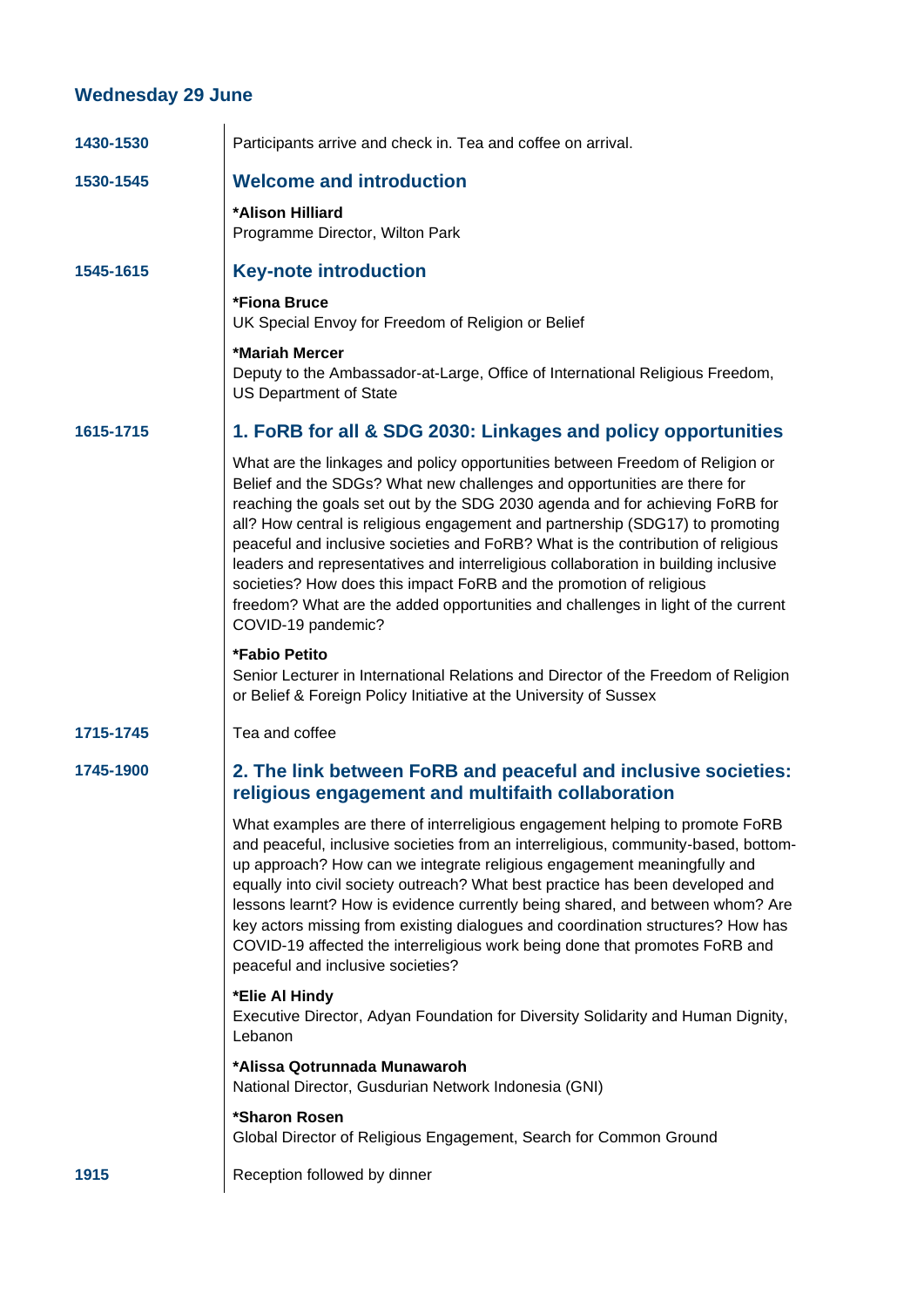### **Thursday 30 June**

| 0800-0900 | <b>Breakfast</b>                                                                                                                                                                                                                                                                                                                                                                                                                                                                                                                                                                                                                                                                                                                                            |
|-----------|-------------------------------------------------------------------------------------------------------------------------------------------------------------------------------------------------------------------------------------------------------------------------------------------------------------------------------------------------------------------------------------------------------------------------------------------------------------------------------------------------------------------------------------------------------------------------------------------------------------------------------------------------------------------------------------------------------------------------------------------------------------|
| 0900-0915 | 3. Introduction to day 2: reflections                                                                                                                                                                                                                                                                                                                                                                                                                                                                                                                                                                                                                                                                                                                       |
|           | *Adam Phillips<br>Executive Director, Local, Faith and Transformative Partnerships Hub, USAID                                                                                                                                                                                                                                                                                                                                                                                                                                                                                                                                                                                                                                                               |
| 0915-1030 | 4. New policy and programme responses                                                                                                                                                                                                                                                                                                                                                                                                                                                                                                                                                                                                                                                                                                                       |
|           | To respond to the global challenges to FoRB, a new foreign policy orientation has<br>been emerging which emphasizes bottom-up approaches and collaborative<br>strategies with local stakeholders on the ground. As a result, governments have<br>started to fund development interventions designed to redress religious<br>discrimination affecting individuals and members of religious communities,<br>support coexistence beyond sectarian lines and promote inclusivity in religiously<br>heterogeneous communities.                                                                                                                                                                                                                                   |
|           | But what constitutes a development project that advances FoRB? How can<br>development interventions based on government partnerships with civil society,<br>including religious actors, and a consideration of interreligious dynamics improve<br>FoRB?                                                                                                                                                                                                                                                                                                                                                                                                                                                                                                     |
|           | How have governments funded FoRB projects to date? What lessons have been<br>learnt?                                                                                                                                                                                                                                                                                                                                                                                                                                                                                                                                                                                                                                                                        |
|           | And how can policymakers and government practitioners make use of existing<br>research and evidence around the relationship between religious freedom,<br>political instability and socio-economic development? Where do knowledge gaps<br>exist? What are the lessons for lasting development impact of inter-faith peace<br>building and development with faith-based partners in the promotion of religious<br>freedom? How can the evidence be used to address the newly created or<br>exacerbated issues for FoRB due to COVID-19?                                                                                                                                                                                                                     |
|           | *Michael Suhr<br>Ambassador and Special Representative for Freedom of Religion or Belief, the<br>Danish Office for Freedom of Religion or Belief in the Ministry of Foreign Affairs of<br>Denmark                                                                                                                                                                                                                                                                                                                                                                                                                                                                                                                                                           |
|           | *Jason Klocek<br>Assistant Professor of Politics and International Relations/Senior Researcher,<br>USIP, Nottingham                                                                                                                                                                                                                                                                                                                                                                                                                                                                                                                                                                                                                                         |
| 1030-1115 | Photograph and tea / coffee                                                                                                                                                                                                                                                                                                                                                                                                                                                                                                                                                                                                                                                                                                                                 |
| 1115-1230 | 5. Working together to advance FORB: co-operation as a<br>crucial policy tool                                                                                                                                                                                                                                                                                                                                                                                                                                                                                                                                                                                                                                                                               |
|           | Building on lessons learnt, how can governments and international organisations<br>best partner with religious and civil society actors to support, facilitate and<br>encourage collaboration to advance FoRB and build inclusive societies for all?<br>What are the challenges in adopting interreligious engagement as an approach for<br>advancing FoRB and building inclusive citizenship? What institutional barriers and<br>power dynamics prevent cooperation and collaboration? How can women or<br>young people, for example, be included? What are the barriers of framing social<br>cohesion and conflict resolution projects with a FoRB lens? What are the<br>challenges faced by government actors in engaging with FoRB development<br>work? |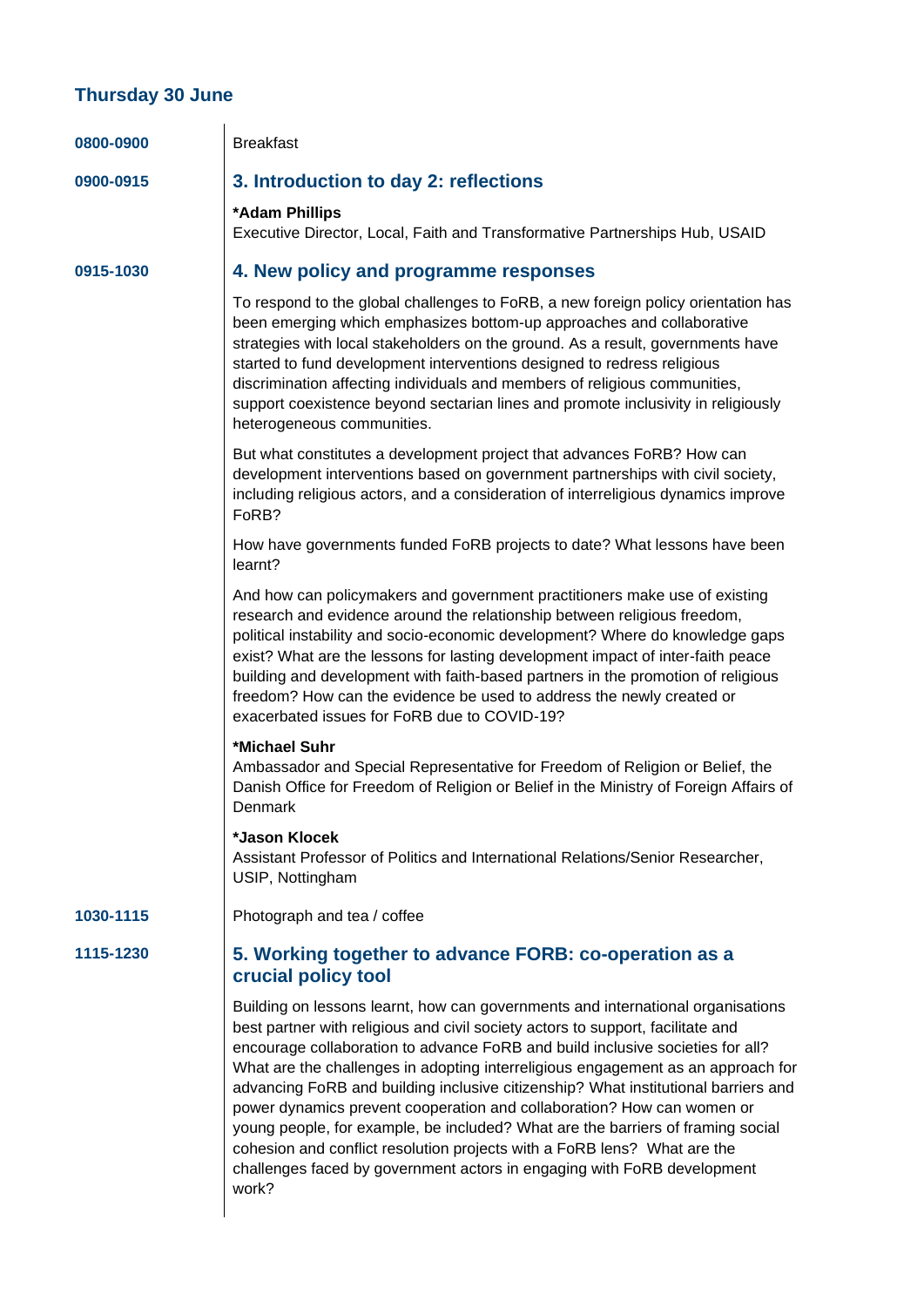|           | And what needs to be done to have religious actors be seen by policy makers as<br>partners (SDG17) in building long term strategies to advance FoRB for all and to<br>harness sustainable development, inclusive and peaceful societies?                                                            |
|-----------|-----------------------------------------------------------------------------------------------------------------------------------------------------------------------------------------------------------------------------------------------------------------------------------------------------|
|           | <b>*Katherine Marshall</b><br>Senior fellow, Berkley Center for Religion, Peace, and World Affairs                                                                                                                                                                                                  |
|           | *Scott Appleby<br>Dean of Keough School of Global Affairs, Notre Dame University                                                                                                                                                                                                                    |
| 1230-1330 | Lunch                                                                                                                                                                                                                                                                                               |
| 1330-1430 | Free time                                                                                                                                                                                                                                                                                           |
| 1400-1415 | Facilitator Briefing in the Common Room                                                                                                                                                                                                                                                             |
| 1430-1500 | 6. Introduction to breakout groups                                                                                                                                                                                                                                                                  |
|           | *Nayla Tabarra<br>President Adyan Foundation                                                                                                                                                                                                                                                        |
|           | *Gretchen Birkle<br>Deputy Director, Religious and Ethnic Minorities, Middle East Bureau, USAID                                                                                                                                                                                                     |
| 1500-1630 | 7. Breakout groups on how to work together- key<br><b>recommendations</b>                                                                                                                                                                                                                           |
|           | Participants to work in smaller groups to form recommendations for building new<br>partnerships:                                                                                                                                                                                                    |
|           | How can sustainable collaboration between governments and civil<br>$\bullet$<br>society, with meaningful and equal inclusion of local religious<br>communities, be promoted to advance both FoRB and the SDGs?                                                                                      |
|           | What steps do governments need to take to better be able to champion<br>$\bullet$<br>the inclusion of civil society, including religious actors, as key partners in<br>advancing FoRB and the SDG2030 agenda?                                                                                       |
|           | How can governments better approach the sphere of interreligious<br>collaboration as non-religious actors without it leading to further divisions?<br>What tensions are there and what are some possible solutions?                                                                                 |
|           | What concrete steps can governments, IOs and human rights institutions<br>$\bullet$<br>take to create and support bottom-up mechanisms and dialogues to foster<br>intercultural and interreligious engagement and collaboration to<br>strengthen inclusive and peaceful societies and advance FoRB. |
|           | Facilitators:                                                                                                                                                                                                                                                                                       |
|           | *Nayla Tabarra<br>President Adyan Foundation                                                                                                                                                                                                                                                        |
|           | *Gretchen Birkle<br>Deputy Director, Religious and Ethnic Minorities, Middle East Bureau, USAID                                                                                                                                                                                                     |
| 1630-1700 | Tea / coffee                                                                                                                                                                                                                                                                                        |
| 1700-1815 | 8. Feedback and plenary: Creating good practice in this space                                                                                                                                                                                                                                       |
| 1815-1900 | <b>Walk and Talk</b>                                                                                                                                                                                                                                                                                |
| 1900      | Reception followed by dinner                                                                                                                                                                                                                                                                        |